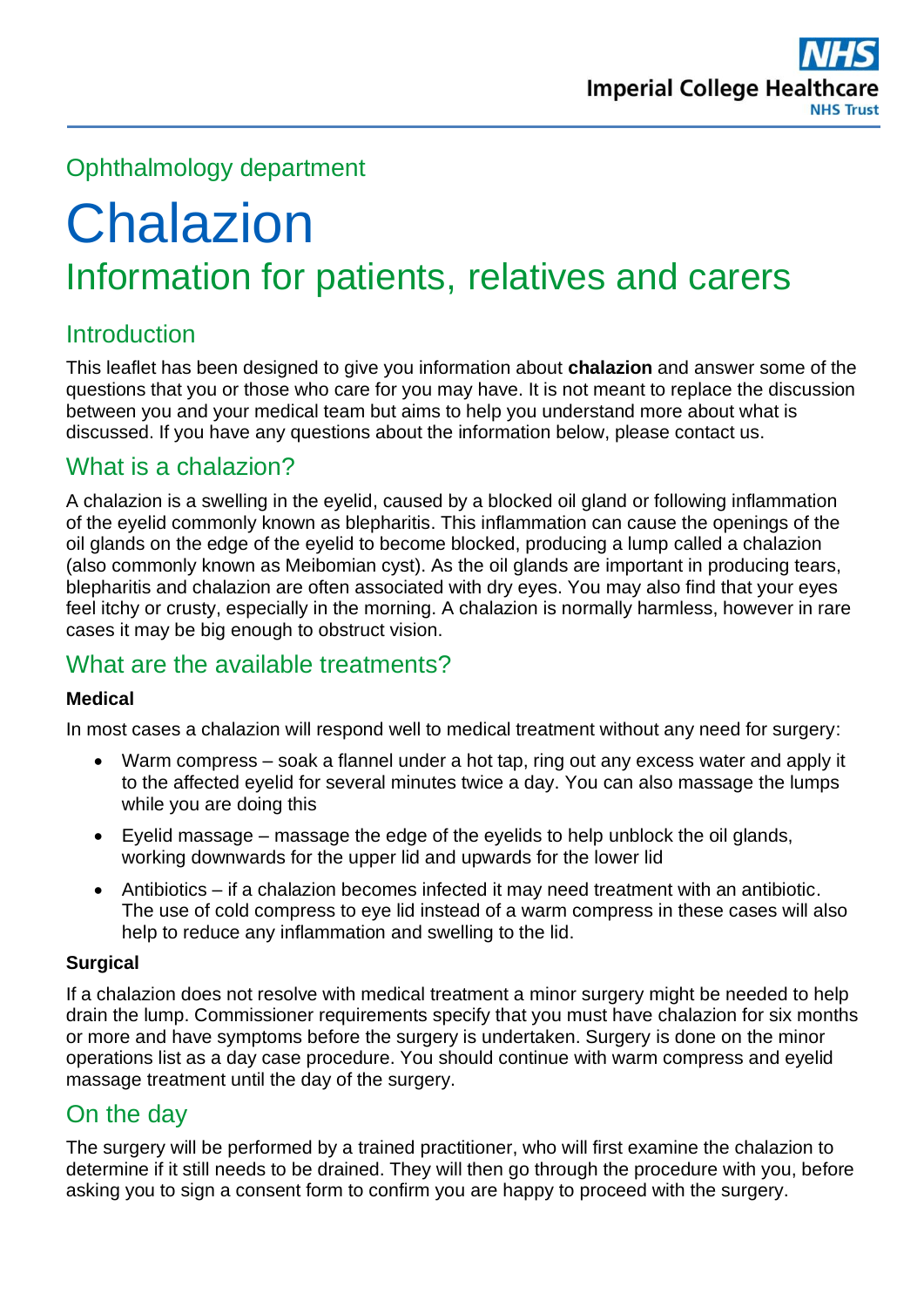# The procedure

You will be given local anaesthetic drops to help numb the surface of the eye and the eyelids will be cleaned thoroughly. The practitioner will then give an injection of local anaesthetic into the eyelid which will cause some stinging and discomfort. You should not feel any pain after this point, however you will continue to feel pressure during the procedure. The clinician will then make a small cut on the inner surface of the eyelid and remove the contents of the chalazion. As this is on the inner surface of the eyelid it does not normally leave a visible scar. The operation itself normally takes about 15 minutes but you should expect to be in the hospital for at least an hour for the whole visit.

# After the surgery

Once the procedure is finished a pad will be placed on the eye – you should leave this in place for 24 hours. It is normal for there to be some dried blood after removing the pad, and this should be gently cleaned away with a wet cloth. You will also be given some antibiotic ointment to use for a few days to reduce the small risk of infection. You will be normally be able to go home shortly after the procedure is finished, and it should not affect your ability to work. We recommend taking painkillers such as paracetamol if the eye remains sore after the operation; you should generally avoid aspirin unless you have been specifically prescribed it for another condition, as it may increase the risk of bleeding.

# Risks of chalazion surgery

- The eyelid may be bruised and swollen for a few days; however, this normally resolves within two weeks.
- There is a small risk of infection; we will give you some antibiotic cream to reduce the risk of this happening. You should start using this after removing the pad
- In some cases it may not be possible to fully drain the chalazion, or you may develop another lump in a different location due to another gland becoming blocked; you should continue with warm compress and massage treatment in order to help prevent this
- With all eye surgery procedures there is a small risk of damage to the eyelid, eye, or vision; however, this is extremely rare in the case of chalazion surgery.

#### Follow up

In most cases a chalazion operation will not require any follow up. Sometimes the doctor may wish to arrange a further appointment, for example if a biopsy sample is taken, and they will discuss this with you on the day of your operation.